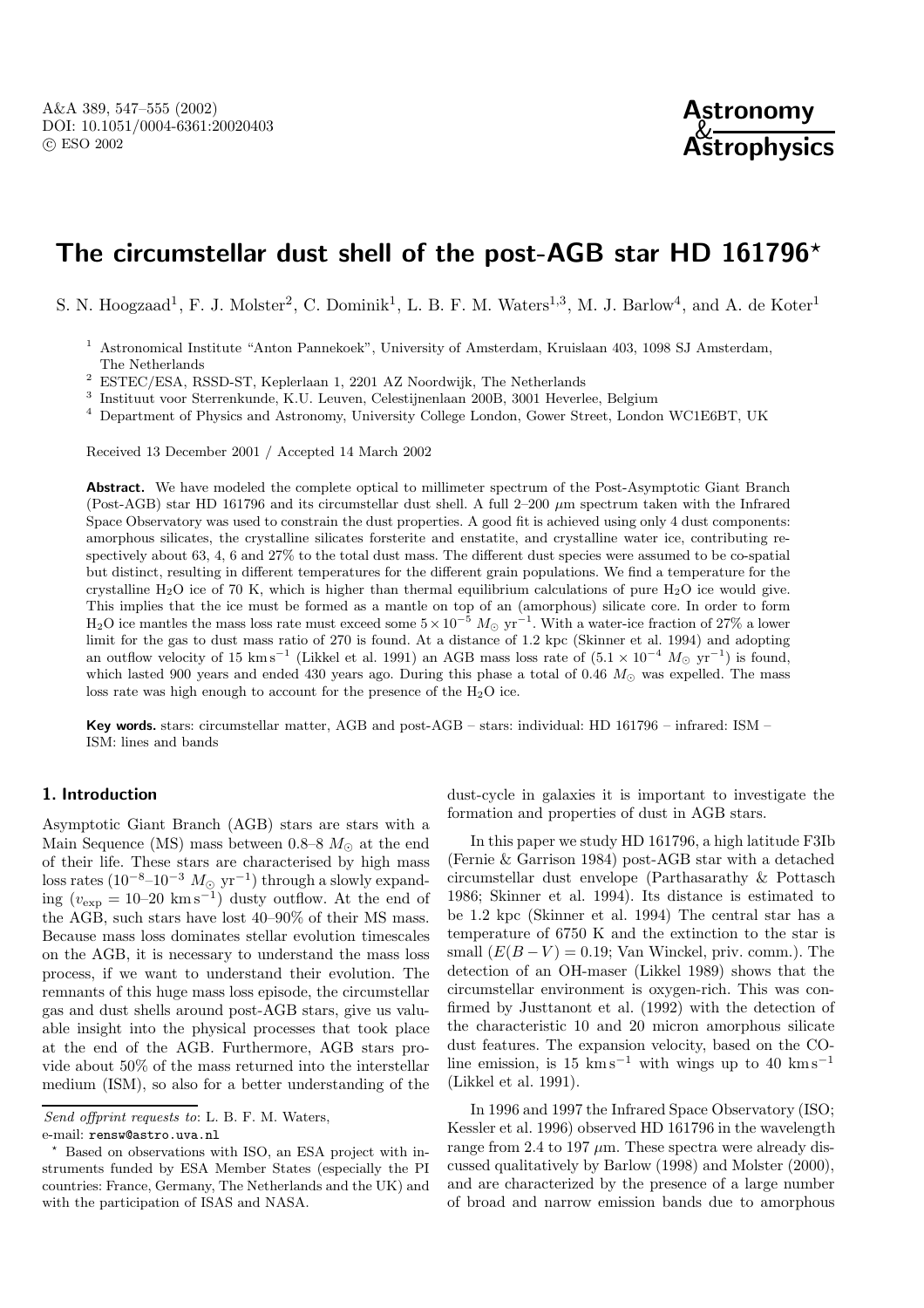and crystalline silicates and crystalline  $H_2O$  ice. In this paper we quantitatively model the complete spectrum of the star to determine the properties of the circumstellar dust envelope. We will also derive estimates for the conditions under which the large amount of (crystalline) water ice, which we will show in this paper is present around HD 161796, was formed.

This paper is organized as follows: in Sect. 2 we describe the ISO-observations and shortly discuss the spectrum. In Sect. 3 we use a full radiative transfer model (MODUST) to determine the properties of the dust shell. Section 4 describes the results of our modeling and the constraints we can put on various model parameters. We discuss the formation of water-ice mantles onto (amorphous) silicate cores in Sect. 5. The main results of the paper are summarized in the final section.

## **2. The spectrum**

The ISO spectrum of HD 161796 has been extensively discussed in Molster (2000) and Molster et al. (2002b); we will therefore only briefly discuss the reduction of and the features present in the ISO-spectrum. In order to model the complete spectrum of HD 161796 we extend the wavelength range with International Ultraviolet Explorer (IUE) data and optical data from Fernie (1983). We also included the continuum measurement at 1.3 millimeter (Walmsley et al. 1991).

#### 2.1. Observations

In total four spectra of HD 161796 were obtained with ISO: two Short Wavelength Spectrometer (SWS; de Graauw et al. 1996) spectra covering the full SWS wavelength range  $(2.4-45 \mu m)$  in revolution 71 and 342, one high spectral resolution SWS spectrum from 29.0 to  $45.2 \mu m$  during revolution  $521$ , and one Long Wavelength Spectrometer (LWS; Clegg et al. 1996) spectrum covering its full spectral range  $(43-197 \mu m)$  in revolution 80. In total we have a continuous spectrum from 2.4 up to 197  $\mu$ m. In the final spectrum the SWS data from revolution 71 was not used, although it was used to check for artifacts in the spectrum.

The SWS spectra were reduced using the SWS offline processing software, version 7.0. Each detector was checked for irregularities and if necessary bad sections of the spectrum of individual detectors were removed from the data. The main fringes were removed in the band 3 datasets. Finally, the 12 detectors of each sub-band were flat fielded and a sigma clipping procedure was used to remove deviating points; finally, the results were rebinned. Hereafter the different sub-bands were shifted or multiplied to match each other, when respectively the dark current or the flux calibration was expected to be the main source of error.

The LWS spectrum was reduced by R. Sylvester using the LWS off-line processing software (version 7.0). The



**Fig. 1.** Panel **a)** A pseudo-continuum has been subtracted from the spectrum (shown in panel B) to enhance the features.  $1 =$ amorphous silicate,  $2 =$ forsterite,  $3 =$ enstatite,  $4 =$ crystalline water ice (see Molster et al. 2002a for a more detailed description of the identifications). Panel **b)** A fit of the full radiative transfer model (dashed line) to the measured spectrum of HD 161796 (solid line). Panel **c)** The residual between the observed spectrum and the model is shown.

data from the different scans were averaged after sigmaclipping to remove deviating data points caused by cosmicray hits. The ten sub-spectra from the ten detectors were rescaled by small factors to give consistent fluxes in regions of overlap and merged for the final spectrum. The high galactic latitude of HD 161796 implies that contamination by cold interstellar dust in the LWS beam is negligible.

The reduced LWS and SWS spectra matched very well in their overlapping region around 45  $\mu$ m, which is an indication for the quality of the data reduction process. The final spectrum can be found in Figs. 1 and 2; in Fig. 2 we also included the UV, optical and radio continuum measurements of the star.

## 2.2. A global description of the infrared spectrum

The ISO spectrum shows a broad continuum on top of which are two strong features at 43 and 60  $\mu$ m. This points to the presence of a large amount of crystalline water ice. The narrow features in the 23, 28, 33 and 40 micron complexes, indicate the presence of the crystalline silicates (Molster et al. 2002b). The wavelength position of these features is in agreement with very Fe-poor silicates, i.e. enstatite and forsterite (see e.g. Jäger et al. 1998). Broad amorphous silicate features around 10  $\mu$ m and 18  $\mu$ m are also present.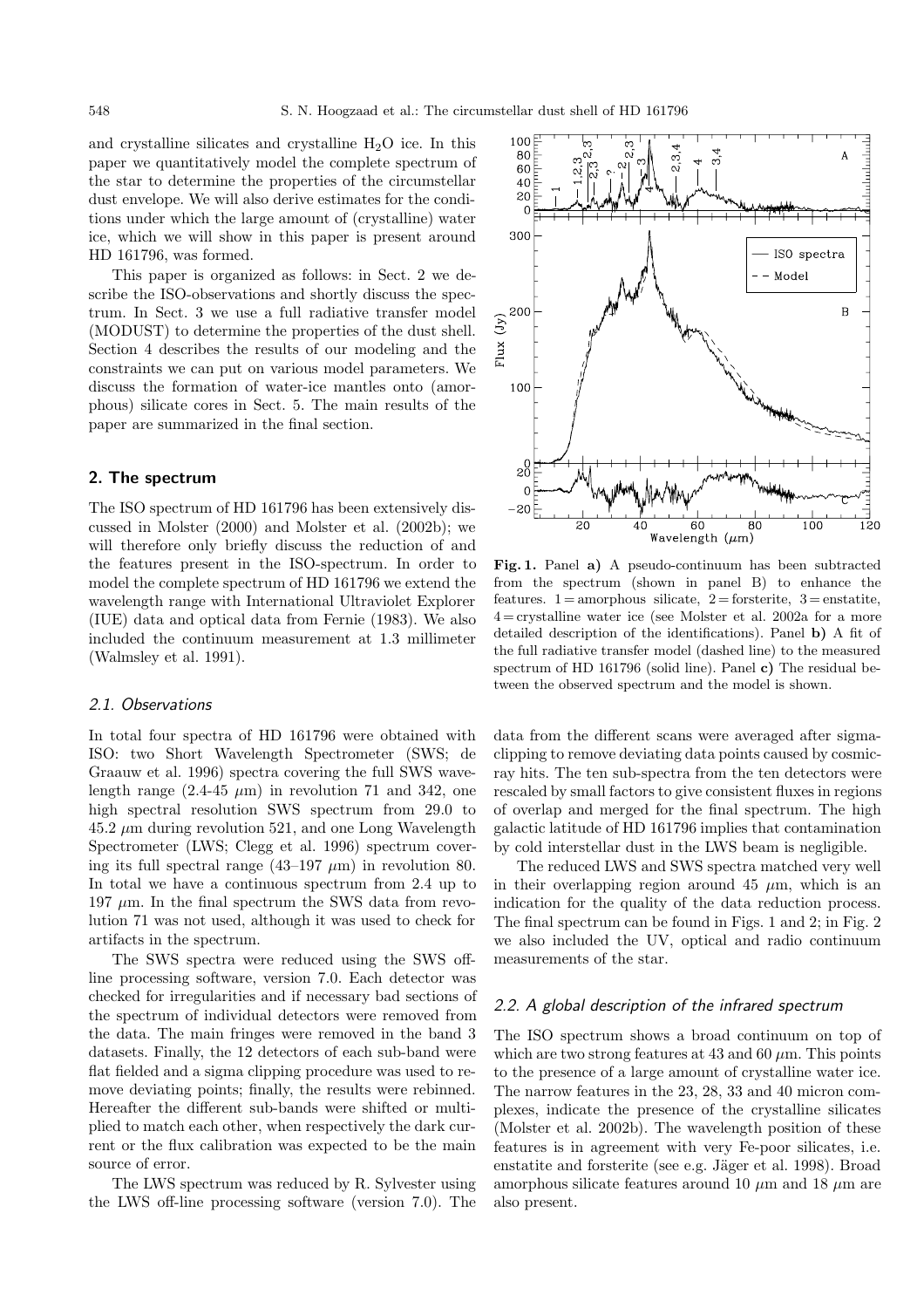

**Fig. 2.** A fit of the full radiative transfer model (dashed line) to the measured spectrum of HD 161796 (solid line) on log scales. The asterisks are the UV and optical data, and the observation at 1.3 mm is taken from Walmsley et al. (1991). We omit the ISO spectrum between 4  $\mu$ m and 9  $\mu$ m because of a too low signal to noise ratio. An interstellar reddening of  $E(B - V) = 0.1$  has been applied.

## 2.3. The energy balance of the system

Several values for  $T_{\text{eff}}$  of HD 161796 are quoted in the literature. Fernie (1983) quotes 6300 K, while Hrivnak et al. (1989) use a value of 7000 K. We use a value of 6750, from an analysis of optical and UV photometry (van Winckel, private communication). A recent analysis of the optical absorption line spectrum however points to a somewhat higher value of 7300 K (van Winckel, private comm.). We estimate an uncertainty in  $T_{\text{eff}}$  of about 500 K. Using  $T_{\text{eff}} = 6750 \text{ K}$  an extinction of  $E(B-V) = 0.19$ is found. This implies that ∼36% of the energy radiated by HD 161796 is absorbed by dust in the line of sight, assuming the standard interstellar extinction law applies (i.e. neglecting grey extinction). This extinction is caused by interstellar and/or circumstellar dust. From the infrared and millimetre observations (subtracting the stellar contribution in that range) we find that ∼40% of the total energy is emitted in the infrared. This suggests energy balance, which would be consistent with a spherical distribution of the dust and zero interstellar reddening. However, it is likely that a small amount of interstellar reddening exists, resulting in more IR emission from the circumstellar envelope than optical and UV absorption, thus implying a non-spherical distribution of dust. This is consistent with the observed optical and mid-infrared images that show an axisymmetric torus, typical for post-AGB stars (e.g. Skinner et al. 1994; Meixner et al. 1999). Note that we cannot exclude a grey extinction component due to the presence of large grains, which would underestimate the energy absorbed in the optical and UV (see e.g. AFGL4106, Molster et al. 1999).

## **3. The radiative transfer model**

As mentioned above, images of the dust surrounding HD 161796 indicate an axisymmetric geometry, and in principle a two-dimensional dust distribution is needed to fit both the images and the dust spectrum. However, we are interested in deriving quantitative mass fractions of the mineralogical components in the dust shell as well as an estimate of the mass loss history of the star. Since the ISO data show that the solid state bands are in emission and the central star shows relatively little reddening, it is reasonable to assume that the dust is optically thin. In that case, the infrared spectrum can be modeled using a spherical distribution of dust grains without losing accuracy. We note that the assumption of spherical symmetry leads to densities in the shell that are averaged over  $4\pi r^2$ , while in reality a (significant) contrast between polar and equatorial densities may exist. We use a spherically symmetric radiative transfer model code (MODUST, Bouwman 2001) to model the complete spectrum of HD 161796. The dust is assumed to be distributed as  $r^{-2}$ , corresponding to a constant velocity outflow. Below we will discuss the input parameters for the model.

## 3.1. The stellar parameters

We adopt an effective stellar temperature of 6750 K and a distance of 1.2 kpc (Skinner et al. 1994). The distance together with the observed flux and assumed interstellar extinction of about  $E(B-V) = 0.1$  (see Sect. 4) fixes the luminosity of the star to 3000  $L_{\odot}$ . The temperature and luminosity lead to the radius of the star, 41  $R_{\odot}$ . Both values are consistent with the post-AGB nature of HD 161796 but are uncertain due to the poorly determined distance to HD 161796.

## 3.2. The dust components of the radiative transfer model

We used four dust components for our radiative transfer calculations: crystalline water ice, amorphous silicates, enstatite and forsterite (see Table 1 for an overview of the optical constants used in our modeling). These components were previously identified by comparison of the ISO data to laboratory spectra of cosmic dust analogues (e.g. Molster et al. 2002a). We cannot exclude that more dust components are present (it is even likely); however, these four dust species dominate the spectrum. We assumed that all grains are spherical with a size distribution of  $n(a) \propto a^{-q}$ , with q fixed at 3.5, which is commonly used.

The  $H_2O$  ice is assumed to be in the form of a mantle surrounding an amorphous silicate core: the ice will only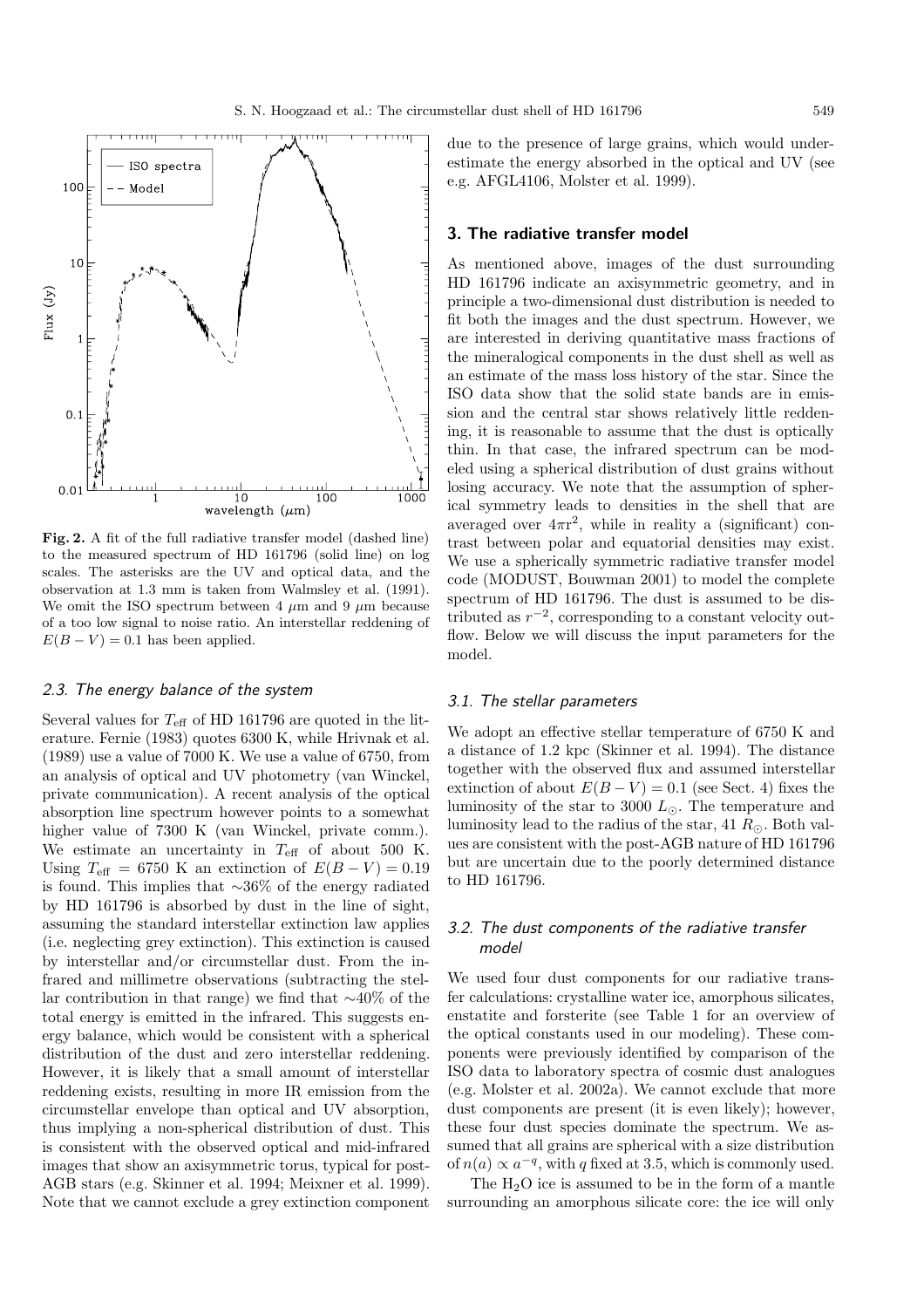| dust species          | wavelength range $ \mu m $ | reference                                                 |
|-----------------------|----------------------------|-----------------------------------------------------------|
| crystalline water ice | $0.1 - 1.3$                | Warren (1984) (compilation of amorphous ice data)         |
|                       | $1.3 - 333$                | Bertie et al. $(1969)$ (crystalline water ice at 100 K)   |
|                       | 333-1300                   | Extrapolated                                              |
| amorphous water ice.  | $0.1 - 2.5$                | Warren (1984)                                             |
|                       | $2.5 - 200$                | Hudgins et al. $(1993)$ (the 10 K data)                   |
|                       | $200 - 1300$               | Extrapolated                                              |
| amorphous silicate    | $0.1 - 0.4$                | Extrapolated                                              |
|                       | $0.4 - 1300$               | Ossenkopf et al. (1992) (cool oxygen rich data)           |
| core-mantle grains    | $0.1 - 0.4$                | Extrapolated                                              |
|                       | $0.4 - 333$                | amorphous silicate and crystalline water ice data         |
|                       | $333 - 1300$               | Extrapolated                                              |
| forsterite            | $0.1 - 4.0$                | Scott $&$ Duley (1996)                                    |
|                       | $4.0 - 250$                | Servoin & Piriou $(1973)$                                 |
|                       | $250 - 1300$               | Extrapolated                                              |
| enstatite             | $0.1 - 7.5$                | Scott & Duley $(1996)$                                    |
|                       | $7.5 - 100$                | Jäger et al. (1998) ( $Mg_xFe_{1-x}SiO_3$ with $x=0.96$ ) |
|                       | $100 - 1300$               | Extrapolated                                              |

Table 1. The optical properties of the dust species used in our analysis.

condense at a significant distance from the star, well outside the region where all refractory materials have been formed, using the silicates as condensation sites. If we would assume pure  $H_2O$  ice grains, the low opacity of H2O ice would result in temperatures that are much lower than derived from the band strength ratios of the 43 and 60  $\mu$ m bands; this supports the core-mantle model. We checked the heat transfer in a 1  $\mu$ m core-mantle grain and found, with the thermal conductivity of crystalline water ice (Ross & Kargel 1998), that the crystalline ice can indeed be very efficiently heated by the silicate core. However, for amorphous ice the thermal conductivity is nine orders of magnitude lower (Kouchi et al. 1992). So for amorphous water ice heating by a silicate core will not work. Crystalline water ice and amorphous water ice can therefore have very different temperatures even if both are found in the same mantles. We calculate the optical properties of a core-mantle grain with the aid of Lorentz oscillators (Bohren & Huffman 1983). In our calculations we assumed that only a fraction of the amorphous silicates have ice mantles; we will return to this point in Sect. 4. Due to the low abundance of crystalline silicates and their low temperature, we did not include water ice mantles for this grain component, as the contribution of this water ice fraction would be negligible.

We allowed for a different upper and lower size cut-off for the amorphous and crystalline silicates. Finally, we assume co-spatial distributions for all dust species, but without thermal contact, except for the core-mantle grains.

## 3.3. The optical constants of the components

For the crystalline water ice mantle of the core-mantle grains, we used the optical constants measured by Bertie et al. (1969) extended to the UV with the compilation of measurements done by Warren (1984). The data for the amorphous water ice used to find the maximum amount possible to be hidden in the spectrum (see Sect. 4) is also taken from Warren (1984).

The optical properties of amorphous silicate are taken from the cool oxygen rich amorphous silicate data of Ossenkopf et al. (1992). The optical properties of forsterite are from Servoin & Piriou (1973) extended to the UV with the data of Scott & Duley (1996). The optical properties of enstatite are from Jäger et al. (1998),  $Mg_xFe_{1-x}SiO_3$ with  $x = 0.96$  again extended to the UV with the data of Scott & Duley (1996) (see also Table 1).

## **4. Results and discussion of modeling**

The results of the modelling are listed in Tables 2 and 3 and the best fit is shown in Figs. 1 and 2. The best fit has been determined by eye, because several of our assumptions (spherical instead of irregularly shaped grains, only four dust species, Kurucz 1979 model) forced us to neglect some of the apparent mismatches or shifts, which cannot satisfactorily be done by a  $\chi^2$  minimisation method. In order to estimate the errors in our modelling we changed the different parameters (even in combination) up to a point were a fit was rejected.

A fit to a spectral energy distribution from dust heated by a central star suffers from degeneracies which can only be resolved by including spatial information about the distribution of the dust (see e.g. Bouwman et al. 2000). This analysis also suffers from this difficulty, but due to the detailed spectral information the ISO data provide, we can constrain certain parameters well. Below we describe the spectral regions that were used to constrain certain model parameters.

#### 4.1. Limits on model parameters: Hot dust

The temperature as a function of mass  $T(M)$  of the hottest particles determines the spectral shape in the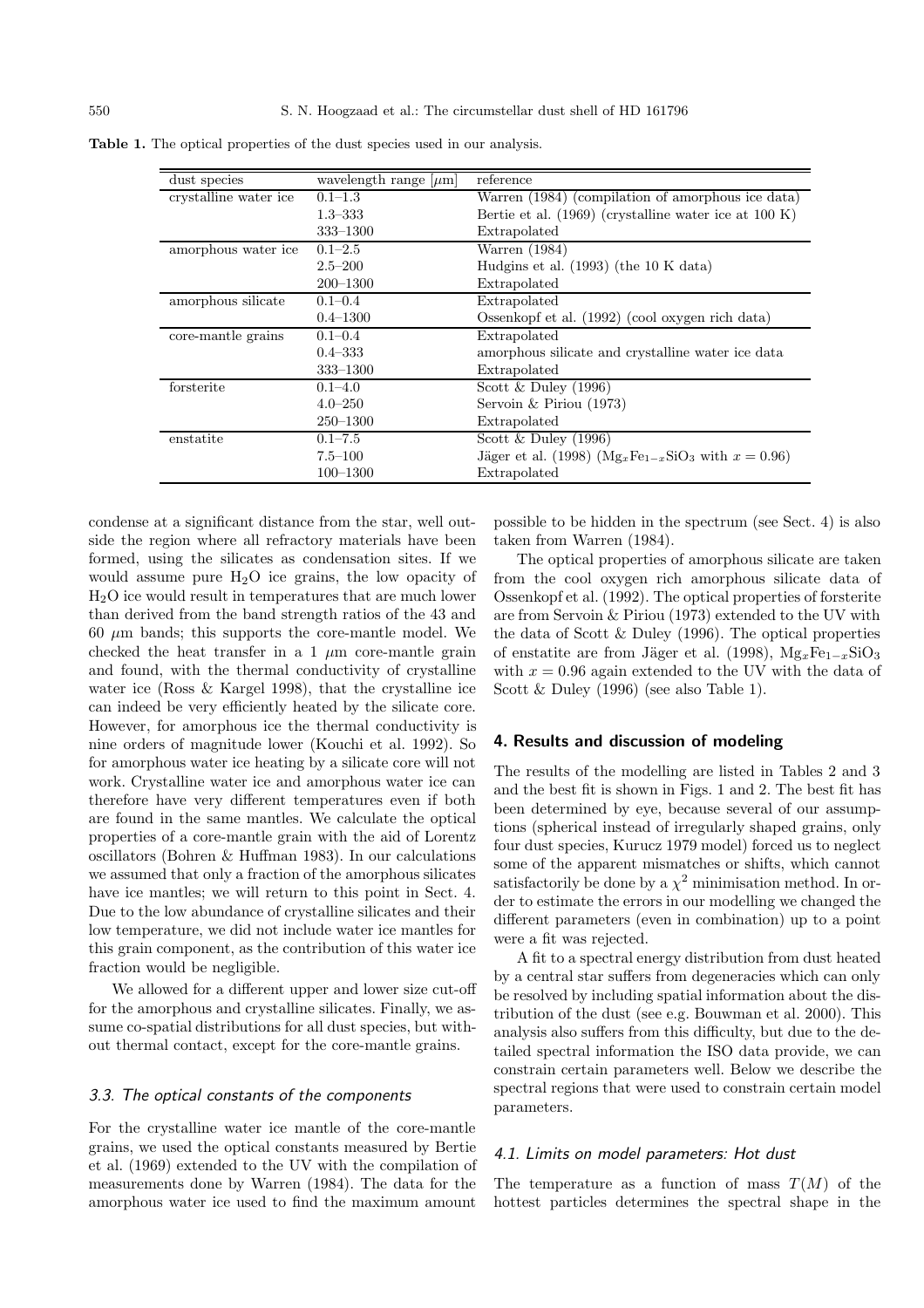**Table 2.** Best fit model parameters. The parameters are derived using a distance of 1.2 kpc (Skinner et al. 1994). The shell mass has been calculated with a gas to dust mass ratio of 270 and an outflow velocity of 15 km s<sup>-1</sup> (Likkel et al. 1991). We estimate that the error on the dust mass is about 20 per cent, and on the gas mass and mass loss rate about a factor two.

| Best fit model parameters  |                              |                       |  |  |  |  |
|----------------------------|------------------------------|-----------------------|--|--|--|--|
|                            | value                        | at $1.2~\mathrm{kpc}$ |  |  |  |  |
| Inner shell radius         | $7100^{+600}_{-2000} R_*$    | 1400 AU               |  |  |  |  |
| Outer shell radius         | $22000^{+13000}_{-3000} R_*$ | 4200 AU               |  |  |  |  |
| $R_{*}$ $(R_{\odot})$      |                              | 41                    |  |  |  |  |
| Dust mass $(M_{\odot})$    |                              | $1.7 \times 10^{-3}$  |  |  |  |  |
| Shell mass $(M_{\odot})$   |                              | 0.46                  |  |  |  |  |
| $\dot{M}$ $(M_{\odot}/yr)$ |                              | $5.1 \times 10^{-4}$  |  |  |  |  |
| Interstellar $E(B-V)$      |                              |                       |  |  |  |  |

10–20  $\mu$ m wavelength range. This  $T(M)$  is influenced by the inner radius and the size of the dust particles; moving the inner radius outwards and simultaneously decreasing the grain size will result in a similar spectrum. If particles become much smaller than the optical wavelength at which they absorb stellar light, their temperature and therefore their emitted spectrum becomes fairly independent of size (Bohren & Huffman 1983). We determined an upper limit of  $10^4 R_*$  for the inner radius of the dust shell assuming small hot grains.

To constrain the lower size cut-off of the amorphous silicate grains we took into account the effects of grain size on the shape and strength of the  $18 \mu m$  amorphous silicate feature. When we lowered the lower size limit below the range indicated in Table 3 this resulted in an excess (∼8% with a lower cut-off of 0.06  $\mu$ m) in the region between 16 and 21  $\mu$ m (the amorphous silicate feature).

With this constraint on the lower size cut-off of the most abundant grains, the inner radius was found to be smaller than 7700  $R_*$ . The lower cut-off of the less abundant crystalline grains had less influence on the model spectrum and is therefore much less accurately determined.

#### 4.2. Limits on model parameters: Cool dust

The outer radius should be constrained by the width of the spectral energy distribution. Increasing the outer radius will increase the width of the SED, and visa versa. However, large changes in the outer radius made relatively small changes in the width of the resulting energy distribution. Furthermore, there is a correlation between the width of the SED and the upper size cut-off of the size distribution. For an upper size cut-off of amorphous silicates larger than 6  $\mu$ m, an excess in the 95–260  $\mu$ m wavelength range was found, in addition to a widening of the SED. We could determine the outer radius of the dust shell with 30 per cent accuracy.

For crystalline silicates the upper limit to the grain size was found by looking at the width of the features, especially the forsterite complex around 33  $\mu$ m. For an upper limit larger than 3  $\mu$ m, the crystalline features are wider than observed. We adopted the same upper and lower grain size limits for both crystalline silicate species, i.e. 0.1 and 3.0  $\mu$ m respectively.

## 4.3. Mass ratios

Most accurately determined are the mass ratios of the different dust species. The strength of the different complexes, which often are dominated by one type of dust species, naturally limits the freedom in the mass ratios. We could change the water fraction of the core-mantle grains slightly, hereby changing the temperature of these grains. This changes the continuum at the longer ( $>20 \mu$ m) wavelengths and resulted in slightly different mass fractions.

The total amount of dust could be determined within 50%. The error is influenced by the relatively large error in the lower limit of the grain size. A systematic error in the total dust mass could exist if the particles are not spherical. Non-spherical particles have a different absorption coefficient per unit mass than spherical particles.

We find that about 10% of all the silicate grains are crystalline (see Table 3) a fraction which is not uncommon for oxygen-rich circumstellar envelopes (Molster 2000). The derived mass-averaged temperature for crystalline water ice is found to be ∼70 K and amorphous silicates are about 110 K. Crystalline pyroxene grains were found to be about 15 K warmer than forsterite grains, which is in agreement with the results found by Molster (2000).

#### 4.4. Comparison of model parameters with imaging

The inner and outer shell radius of our best fit model agree well with the observations. We adopt a distance of 1.2 kpc, resulting in an outer radius of the dust shell of 3.5 arcsec. This is consistent with the upper limit of 6.5 arcsec derived from CO observations by Bujarrabal et al. (1992) and equal to the size of  $4.34'' \times 2.46''$  derived from the optical observations of the scattered light by Ueta et al. (2000). We note that the outer radius is mostly determined by the position of the cold dust. In a non-spherical (torus) distribution of the dust, the shielding in the equatorial plane can become very efficient and thus the dust colder than we have derived from our 1-D analysis. This might bring the outer radius closer to the star. Because this requires a 2-D modeling we did not investigate this further.

The inner radius of the best fit model is 1 arcsec, which is about twice the value of 0.4 arcsec estimated by Skinner et al.  $(1994)$  based on N band images. Two effects will likely explain this apparent discrepancy. First, we assumed spherical symmetry, while as discussed before, the real shape is more likely to be a torus. A smaller angular size of the inner radius of the dust shell may partially be a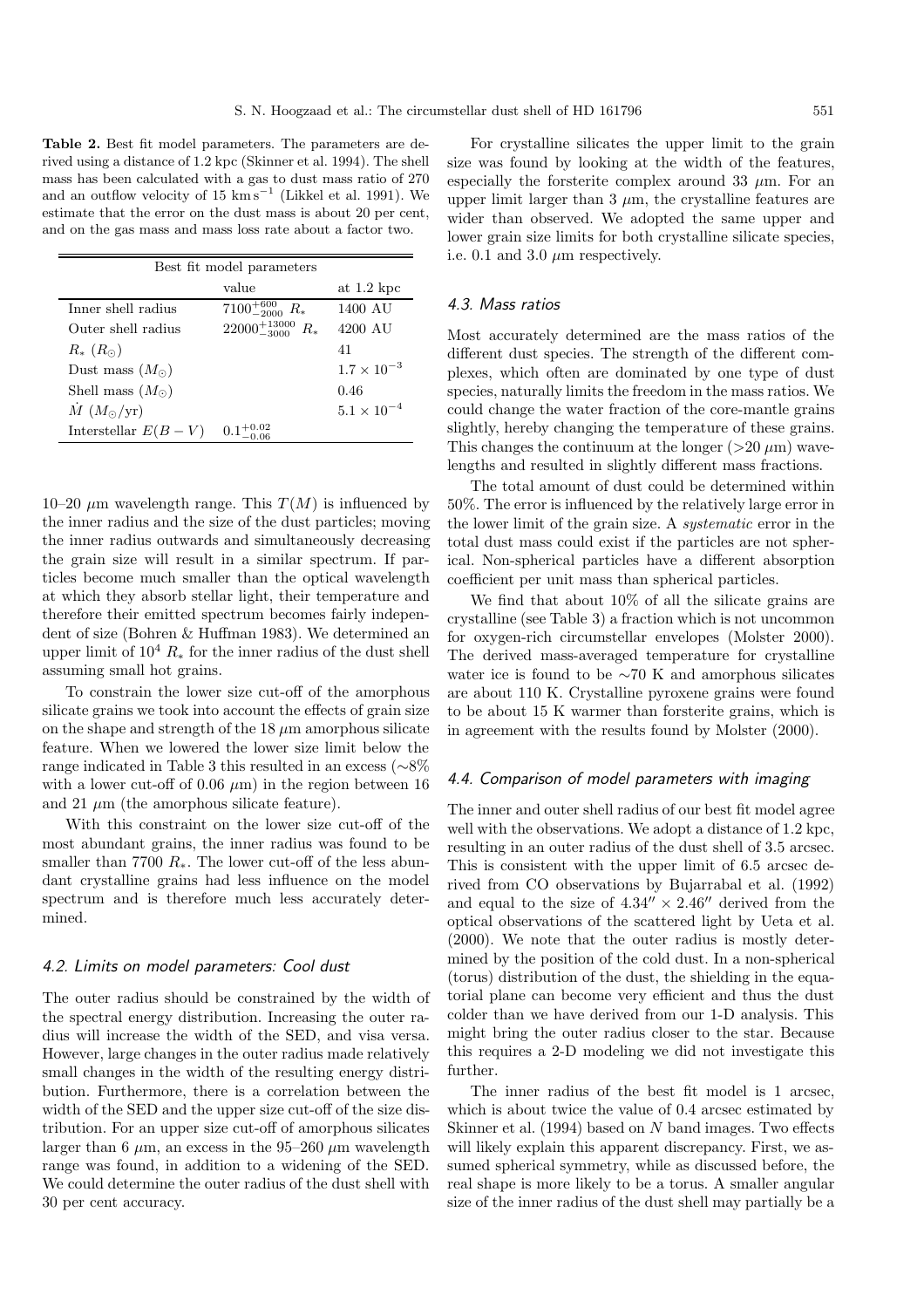**Table 3.** Mass fractions, size range and temperature ranges of the best fit model. The core sizes of the core-mantle grains are equal to the sizes of the amorphous silicates without ice. The temperature ranges reflect the extremes at the inner and outer boundaries of the dust shell. The uncertainty in the derived temperatures is about 10 per cent.

| Dust type          | dust mass | min. particle  | max. particle  | Temperature |
|--------------------|-----------|----------------|----------------|-------------|
|                    | [%]       | size $[\mu m]$ | size $[\mu m]$ | range $[K]$ |
| Am. silicates      | 58        | 0.18           | 6              | $137 - 47$  |
| Core-mantle grains | 32        | 0.5            |                | $75 - 37$   |
| Am. silicates      | 5         |                |                |             |
| Cryst. water ice   | 27        | -              |                |             |
| Enstatite          |           | 0.1            | 3              | $76 - 45$   |
| Forsterite         |           | 0.1            | 3              | $89 - 53$   |

projection effect. Furthermore, we assumed spherical particles in our calculations. Non-spherical particles have a relatively larger surface area. Therefore, real particles are likely to be a little colder (at the same distance) than the ones in our calculations and are therefore expected to be closer to the central star.

The  $E(B - V)$  of the full radiative transfer model is only 0.06, which is less than the value of 0.19 determined from the stellar SED, implying an interstellar  $E(B - V)$ of order 0.1 (see Fig. 2).

#### 4.5. Discussion

We included both "bare" amorphous silicate grains and core-mantle grains consisting of an amorphous silicate core and a crystalline  $H_2O$  ice mantle. If all silicates would be equally covered with an  $H_2O$  ice mantle, the strength of the 43 and 60  $\mu$ m bands can only be fitted by using relatively thin mantles. Thin mantles on top of large cores result in too high temperatures of the core-mantle grains. We resolved this discrepancy by assuming that only a fraction of the silicates have a relatively thick mantle. While in a spherical shell the co-existence of bare and core-mantle grains may be hard to explain, the torus geometry of the dust shell surrounding HD 161796 provides a natural spatial separation of these two components, with the coremantle grains concentrated more in the equatorial regions of the torus.

Kouchi et al. (1992) measured the speed of amorphization of crystalline water ice under UV radiation. The UV radiation field around HD 161796 would under normal conditions transform the crystalline water ice into amorphous water ice within a day. So, we must conclude that the crystalline water-ice is efficiently shielded from the harsh UV radiation field, for example by the density enhancement in the torus. This again leads to the conclusion that most if not all of the crystalline water ice is located in the torus.

Our fit shows a small offset for the 43  $\mu$ m and a larger offset for the 60  $\mu$ m water ice features. Part of these errors are due to the fact that the measurements of the optical constants from Bertie et al. (1969) were done at 100 K and at a poor spectral resolution. Higher spectral resolution measurements at the right temperature of ∼70 K would give a better fit as the features tend to move to shorter wavelength when measured at lower temperatures. The large discrepancy at 60  $\mu$ m is not solved using the 70 K data from Smith et al. This indicates that additional solid state components may contribute in this wavelength range, such as diopside (CaMgSiO3, Koike et al. 2000) or dolomite  $(CaMg(CO<sub>3</sub>)<sub>2</sub>$ , Kemper et al. 2002b).

Our best fit model shows a weak absorption at 3.1  $\mu$ m due to  $H<sub>2</sub>O$  ice, which is not observed (see Fig. 3). This indicates that we have slightly overestimated the amount of  $H_2O$  ice in the line of sight towards the star. This may have several reasons: (1) blends of the 43 and 60  $\mu$ m ice bands with other species (see above), or (2) deviations from spherical symmetry.

We also investigated the possibility that amorphous  $H<sub>2</sub>O$  ice is present. Amorphous  $H<sub>2</sub>O$  ice has a broad resonance near 45  $\mu$ m but lacks the 60  $\mu$ m band. We find that about 10% of the dust mass could be pure amorphous water ice (or core-mantle) at the expense of slightly decreasing the mass of the crystalline  $H_2O$  ice (see Fig. 4). We note that the amorphous  $H_2O$  ice is very cold due to its poor conductivity and mainly contributes in the 60– 100  $\mu$ m wavelength range.

With the amount of water ice found we can derive a estimate of the lower limit for the gas to dust mass ratio. We find that about 27% of all dust mass in the shell consists of water ice (see Table 3). An estimate of the water fraction per mass, can be derived from the water vapour fraction by number relative to  $H_2$ . González-Alfonso & Cernicharo (1999) found that the water fraction by number in oxygen rich circumstellar environments is about  $1-2 \times 10^{-4}$ . We will use  $1.5 \times 10^{-4}$  and an average mass for the atoms in outflow of an AGB star (mainly H and He) to be 1.4  $m_p$ , with  $m_p$  the proton mass. This makes the mass fraction of water in an outflow  $(1.5 \times 10^{-4} \times 18/(2 \times 1.4)) \sim 1 \times 10^{-3}$ and gives for HD 161796 a gas to dust mass ratio after the water ice condensation of ∼270. Since we find a water ice mass of 27% this makes the gas to dust ratio before the ice condensation ∼370. This number is a lower limit since we assumed in deriving this number that all water vapour present in the outflow has become ice, which does not have to be the case.

Based on the inner and outer radius of the dust shell (See Table 2), the distance of 1.2 kpc (Skinner et al. 1994)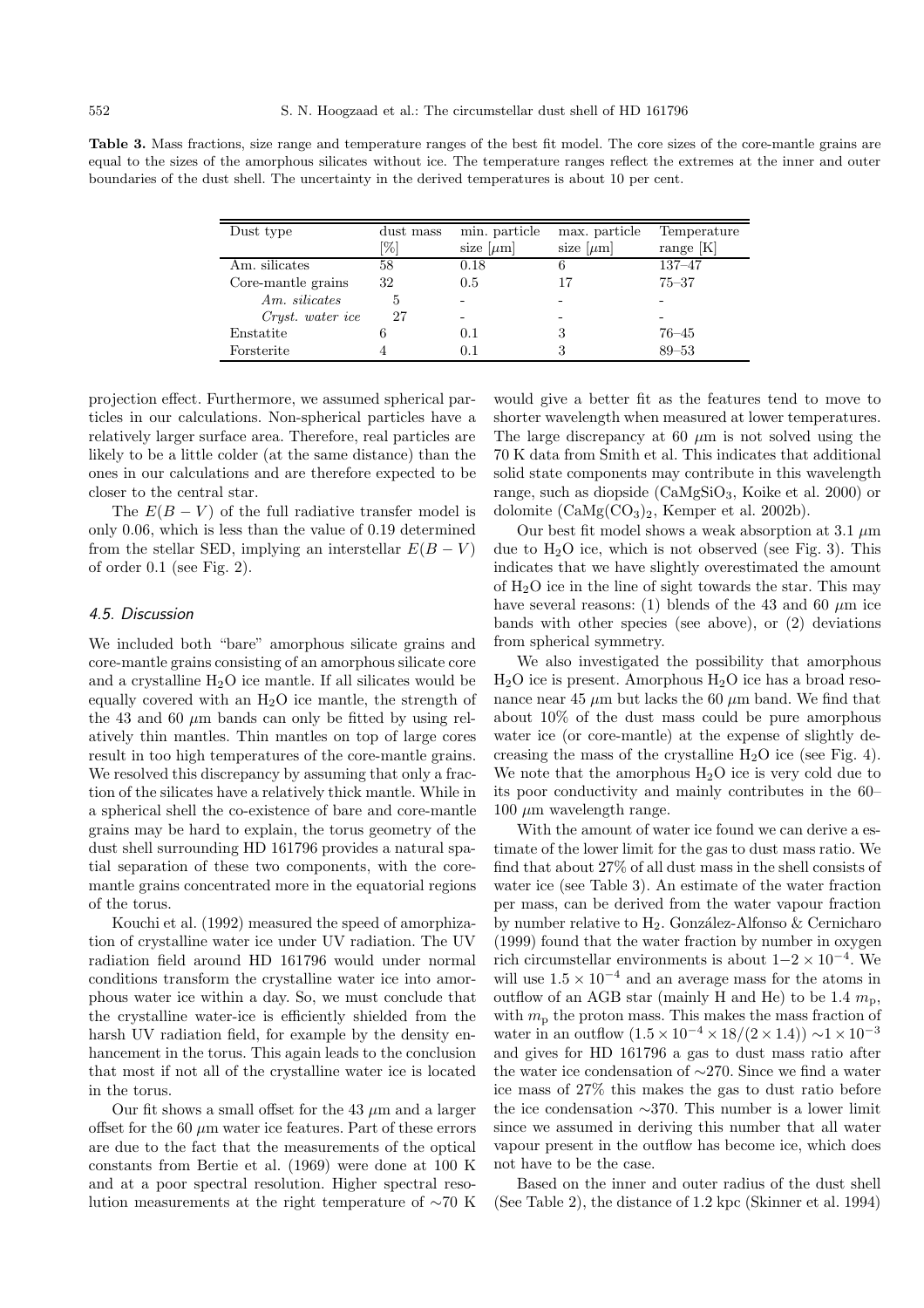

ŗ.

 $2.5$ 

 $1.5$ 

 $Tux(Jy)$ 

**Fig. 3.** A detail of the best fit of the full radiative transfer model (dashed line) compared to the spectrum of HD 161796 (solid line). A 3.1  $\mu$ m absorption feature of water ice is visible in the model. The small apparent absorption in the measured spectrum near  $3 \mu m$  is caused by an anomaly in the measured spectrum.

wavelength  $(\mu m)$ 

Я

and the outflow velocity of 15 km s<sup>-1</sup> (Likkel et al. 1991) we find that the mass loss episode stopped about 430 years ago after it had lasted for about 900 years. In this period a total dust mass of about  $1.7 \pm 0.4 \times 10^{-3}$   $M_{\odot}$  has been lost. This results in a mean dust mass loss rate of 1.9  $\times$  $10^{-6}$   $M_{\odot}$  yr<sup>-1</sup>. With the assumed gas to dust ratio of 270 after the water condensation, we find a total shell mass of  $(0.46 \pm 0.1)$   $M_{\odot}$  and a total mass loss rate of  $5.1 \times 10^{-4}$   $M_{\odot}$  yr<sup>-1</sup>. The uncertainty in the mass loss rate is about a factor 2.

## **5. The formation of ice mantles**

The most prominent spectral bands in the ISO spectrum of HD 161796 are the crystalline  $H_2O$  ice features. The presence of ice mantles on the silicate grains poses restrictions on possible models. Water molecules can only condense onto the grains in significant amounts if the grains are cold and the gas densities are high enough for water ice to be stable. In this section we will quantify this constraint.

We assume that the ice condenses on pre-existing silicate grains. Therefore, the process of nucleation (seed formation) is not relevant. In a gas-grain mixture, gas molecules collide with grains because of thermal motions and because of drift motions between gas and dust. For the estimates in this section we assume that the relative speed of gas and dust particles is given by a collision speed  $v_{\text{coll}}$ . We also assume that the grain is cold, so that the



**Fig. 4.** The full radiative transfer model with 11% of amorphous water ice (dotted line) compared with the preferred model (dashed line) and the observed spectrum (solid line). The grain size of the pure amorphous water ice grains is the same as the core-mantle grains. This way we model that some grains have an amorphous water ice mantle which is thermally insulated from the grain, but has an equal size as the crystalline grains. The amorphous ice data used is the 10 K data from Hudgins et al. (1993).

evaporation of ice molecules from the grain can be neglected. The rate of change of the particle radius,  $da/dt$ is then given by

$$
\frac{\mathrm{d}a}{\mathrm{d}t} = \frac{V_{\mathrm{H}_2\mathrm{O}}}{4\pi a^2} \nu_{\mathrm{coll}} \tag{1}
$$

where  $V_{\text{H}_2\text{O}} = 18m_{\text{H}}/\rho_{\text{ice}}$  is the volume occupied by an  $H<sub>2</sub>O$  molecule in ice.  $m<sub>H</sub>$  is the mass of an hydrogen atom and  $\nu_{\text{coll}}$  is the collision frequency between gas and dust given by

$$
\nu_{\text{coll}} = \pi a^2 n_{\text{H}_2\text{O}} v_{\text{coll}} \tag{2}
$$

where  $n_{\text{H}_2\text{O}}$  is the number density of water molecules in the gas phase. After inserting Eq.  $(2)$  into Eq.  $(1)$  we can immediately integrate and find the change of the radius of a dust grain  $\Delta a$  due to ice condensation in a given time interval  $\Delta t$ :

$$
\Delta a = \frac{1}{4} V_{\text{H}_2\text{O}} n_{\text{H}_2\text{O}} v_{\text{coll}} \Delta t. \tag{3}
$$

Note that we have assumed that both  $v_{\text{coll}}$  and  $n_{\text{H}_2O}$  are independent of time, in particular we have neglected the depletion of water vapor. We can now estimate which density of water vapor molecules is needed to achieve ice mantles of a given thickness in a given time:

$$
n_{\text{H}_2\text{O}} = \frac{392}{\text{cm}^3} \frac{\Delta a}{1 \mu \text{m}} \frac{1000 \text{ yr}}{\Delta t} \frac{\rho_{\text{ice}}}{0.93 \text{ g/cm}^3} \frac{10 \text{ km s}^{-1}}{v_{\text{coll}}}.
$$
 (4)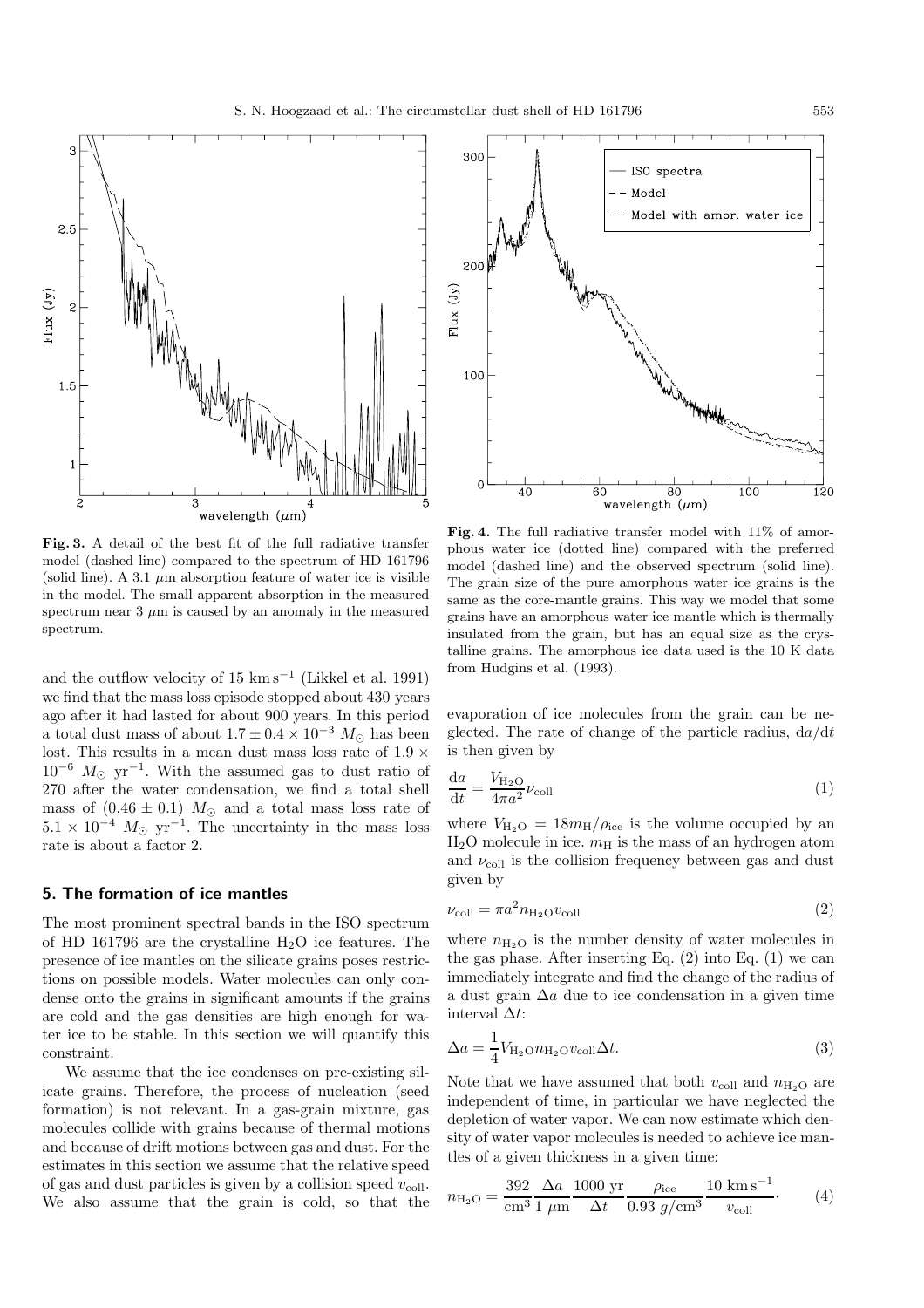The 10  $\mathrm{km s}^{-1}$  for the collision velocity is higher than the thermal speed at the temperatures where water ice is stable  $(<140 K)$ . However, the higher value accounts for a possible drift between dust and gas, induced by radiation pressure from the star (Dominik et al. 1989). Using a water vapor abundance of 10<sup>−4</sup> (González-Alfonso & Cernicharo 1999) we find that the required hydrogen density in the region where the ice mantles formed is  $\approx 3.9 \times 10^6$  cm<sup>-3</sup>. Using the current location of the core-mantle grains of about 3000 AU (1200 AU) and an expansion velocity of  $10 \text{ km s}^{-1}$  we find that the required mass loss rate in a spherical outflow is  $\dot{M} \simeq 6 \times 10^{-3} M_{\odot}/\text{yr}$ , which is much too high. However, the ice mantles were probably grown in a much earlier phase when the star was still on the AGB. For a star with a high mass loss rate, the location of the 140 K dust temperature in the shell is approximately at 300 AU (Kemper, private comm.) If this was indeed the case, the mass loss rate required to form the ice mantles in 1000 yrs is

$$
\dot{M} \simeq 6 \times 10^{-5} \frac{M_{\odot}}{\text{yr}}.\tag{5}
$$

The mass loss rate derived in Eq. (5) is a lower limit to the required mass loss rate to form  $H_2O$  ice, since we have ignored the depletion of  $H_2O$  from the gas phase as the mantles grow, and we have ignored the density gradient in the shell in the  $H_2O$  ice growth region. The high mass loss rate required to form  $H_2O$  ice is consistent with the observed very high mass loss rate.

## **6. Conclusions**

The high quality ISO spectrum, with its wide wavelength coverage, allows a detailed analysis of the dust composition of this high latitude post-AGB star. We find a modest amount (10 per cent) of crystalline silicates, which is typical for similar stars (e.g. Molster et al. 1999; Kemper et al. 2002a). These crystalline silicates are Fe-poor, in contrast to the amorphous silicates.

The ISO spectrum of HD 161796 is unique in that it shows very strong crystalline  $H_2O$  bands. This must imply that the conditions to form  $H_2O$  ice in the envelope were very favourable, compared to other oxygen-rich AGB stars. We showed that core-mantle grains, consisting of a silicate core and a water ice mantle, must exist, since this is the only way to get the water ice at the right temperature without assuming a strange geometry of the dust shell.

The critical parameter which determines the formation of  $H_2O$  ice is the density of water vapour at the condensation point in the outflow. It is possible that the  $H_2O$  condensation radius in HD 161796 was smaller than in other AGB stars, leading to efficient  $H_2O$  ice deposition. In view of the high mass loss rate of HD 161796, and considering the modest luminosity of HD 161796 compared to typical OH/IR stars, the density in the outflow may have been substantially higher and the ice condensation radius accordingly smaller at high densities. From the preference of water ice to form in a high density regime we expect that most water ice is present in the torus. Since crystalline water ice becomes amorphous when exposed to UV radiation, the torus is also the likely place where the crystalline water ice can survive.

We find that the mass loss episode of HD 161796 lasted for about 900 years and stopped about 430 years ago. In this period a total dust mass of about  $1.7 \times 10^{-3}$  M<sub>o</sub> has been lost. This results in a mean dust mass loss rate of  $1.9 \times 10^{-6}$   $M_{\odot}$  yr<sup>-1</sup>. We were able to derive a lower limit to the gas to dust ratio of 270 from the amount of water ice. A total shell mass of 0.46  $M_{\odot}$  and a total mass loss rate of  $5.1 \times 10^{-4}$   $M_{\odot}$  yr<sup>-1</sup> result. These numbers are similar to those found by e.g. Skinner et al. (1994).

In order to fit the spectrum we had to assume a particle size distribution which lacks small grains: the grains around HD 161796 are (on average) much larger than in the ISM. A similar result was obtained by Molster et al. (1999) for AFGL4106.

Acknowledgements. We would like to thank R. Sylvester for the use of his reduced LWS spectrum of HD 161796 and H. van Winckel for his measurement of the reddening. FJM acknowledges support from NWO under grant 781-71-052 and under the talent fellowship program. LBFMW, AdK and CD acknowledge financial support from NWO "Pionier" grant number 616-078-333. This work was partly supported by NWO Spinoza grant 08-0 to E. P. J. van den Heuvel.

#### **References**

Barlow, M. J. 1998, Ap&SS, 255, 315

- Bertie, J. E., Labb´e, H. J., & Whalley, E. 1969, J. Chem. Phys., 50, 4501
- Bohren, C. F., & Huffman, D. R. 1983, Absorption and scattering of light by small particles (New York: Wiley)
- Bouwman, J. 2001, Ph.D. Thesis, University of Amsterdam
- Bouwman, J., de Koter, A., van den Ancker, M. E., & Waters, L. B. F. M. 2000, ASP Conf. Ser. 196, Thermal Emission Spectroscopy and Analysis of Dust, Disks, and Regoliths, 63
- Bujarrabal, V., Alcolea, J., & Planesas, P. 1992, A&A, 257, 701
- Clegg, P. E., Ade, P. A. R., Armand, C., et al. 1996, A&A, 315, L38
- de Graauw, T., Haser, L. N., Beintema, D. A., et al. 1996, A&A, 315, L49
- Dominik, C., Gail, H.-P., & Sedlmayr, E. 1989, A&A, 223, 227
- Fernie, J. D. 1983, ApJ, 265, 999
- Fernie, J. D., & Garrison, R. F. 1984, ApJ, 285, 698
- Gonz´alez-Alfonso, E., & Cernicharo, J. 1999, ApJ, 525, 845
- Hrivnak, B. J., Kwok, S., & Volk, K. M. 1989, ApJ, 346, 265
- Hudgins, D. M., Sandford, S. A., Allamandola, L. J., & Tielens, A. G. G. M. 1993, ApJS, 86, 713
- Jäger, C., Molster, F. J., Dorschner, J., et al. 1998, A&A, 339, 904
- Justtanont, K., Barlow, M. J., Skinner, C. J., & Tielens, A. G. G. M. 1992, ApJ, 392, L75
- Kemper, F., de Koter, A., Waters, L. B. F. M., Bouwman, J., & Tielens, A. G. G. M. 2002a, A&A, 384, 585